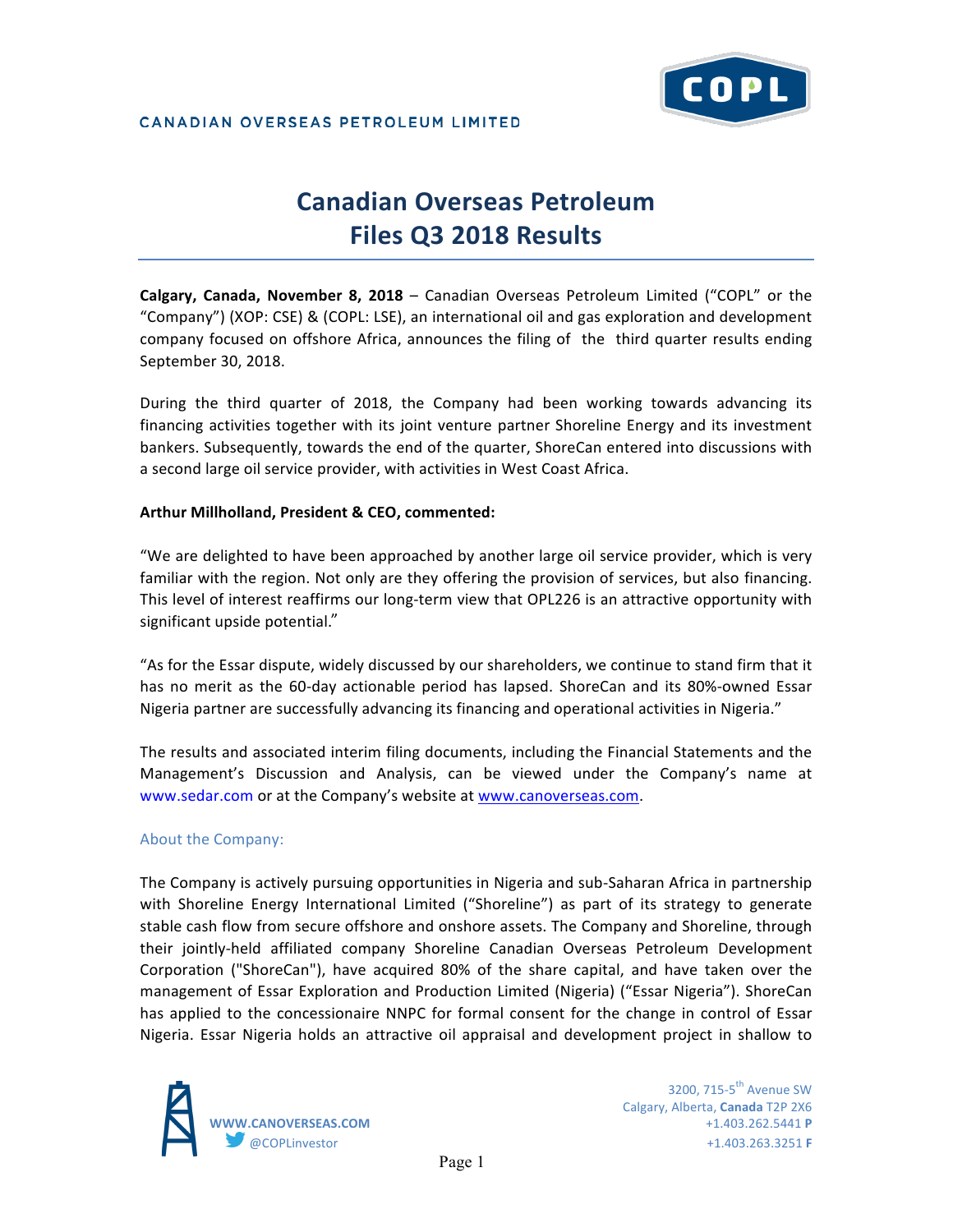mid-water offshore Nigeria on its 100% holding in OPL 226. Drilling of the first appraisal well is planned to commence in 2018. ShoreCan continues building a portfolio of exploration and development assets in sub-Saharan Africa. To date, ShoreCan has taken a position in Nigeria and the Company and Shoreline have been awarded the PT-5b exploration license onshore Mozambique in the  $5<sup>th</sup>$  Licensing Round adjacent to the producing Pande Temane Gas and light oil field complex.

The Common Shares are listed under the symbol "XOP" on the CSE and under the symbol "COPL" on the London Stock Exchange.

# For further information, please contact:

**Mr. Arthur Millholland, President & CEO** Canadian Overseas Petroleum Limited Tel: + 1 (403) 262 5441

### **Cathy Hume**

**CHF Investor Relations** Tel: +1 (416) 868 1079 ext. 231 Email: cathy@chfir.com

### **Harriet Jackson/Charles Goodwin**

Yellow Jersey PR Limited Tel: +44 (0) 75 4427 5882 Email: copl@yellowjerseypr.com

#### **Broker: London Stock Exchange**

Shore Capital Stockbrokers Limited Edward Mansfield Phone: T: +44 20 7468 7906

This news release contains forward-looking statements. The use of any of the words "initial, "scheduled", *"can", "will", "prior to", "estimate", "anticipate", "believe", "should", "forecast", "future", "continue",*  "may", "expect", and similar expressions are intended to identify forward-looking statements. The *forward-looking* statements contained herein are based on certain key expectations and assumptions made by the Company, including, but not limited to, the ability to raise the necessary funding for *operations, delays or changes in plans with respect to exploration or development projects or capital* expenditures. Although the Company believes that the expectations and assumptions on which the *forward-looking* statements are based are reasonable, undue reliance should not be placed on the *forward-looking statements since the Company can give no assurance that they will prove to be correct* since forward-looking statements address future events and conditions, by their very nature they involve *inherent risks and uncertainties most of which are beyond the control of Canadian Overseas Petroleum* Ltd. For example, the uncertainty of reserve estimates, the uncertainty of estimates and projections relating to production, cost overruns, health and safety *issues*, political and environmental risks, commodity price and exchange rate fluctuations, changes in legislation affecting the oil and gas industry *could* cause actual results to vary materially from those expressed or implied by the forward-looking *information. Forward-looking statements contained in this news release are made as of the date hereof* and Canadian Overseas Petroleum undertakes no obligation to update publicly or revise any forward-



3200, 715-5<sup>th</sup> Avenue SW Calgary, Alberta, **Canada** T2P 2X6 **WWW.CANOVERSEAS.COM** +1.403.262.5441 **P** @COPLinvestor +1.403.263.3251 **F**